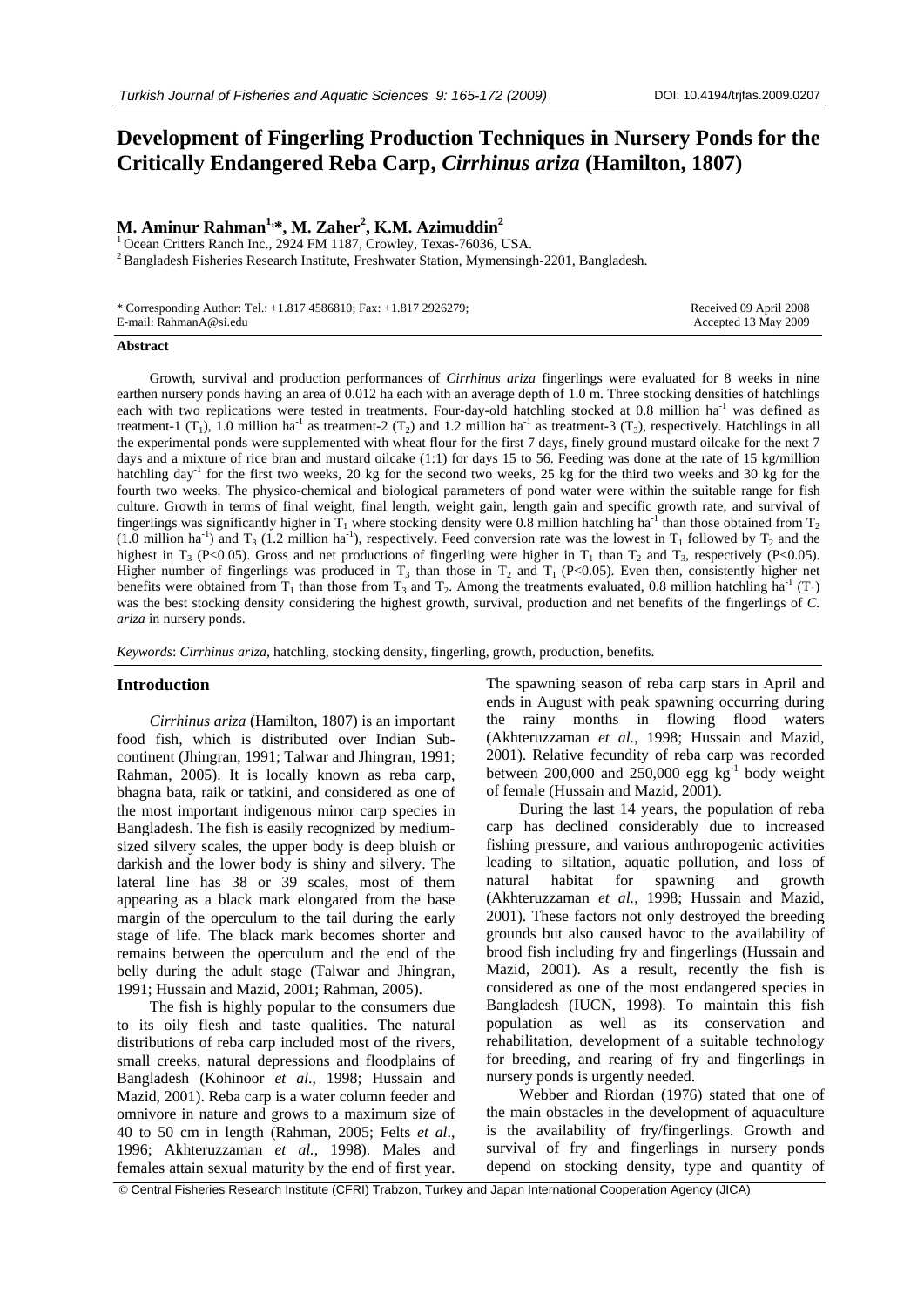fertilizers and supplementary feeds. To obtain maximum economic returns, it would be necessary to stock the ponds at appropriate stocking densities for optimum growth and survival of fingerlings. No work has yet been undertaken on stocking density of reba carp for rearing in nurseries. Good quality fingerlings are needed to establish a successful fish culture package of *C. ariza*. The present work has therefore been undertaken to develop a practical and economically viable methodology for mass seed production of *C. ariza* in earthen nursery ponds.

## **Material and Methods**

The present experiment was carried out at the Freshwater Station, Bangladesh Fisheries Research Institute, Mymensingh, Bangladesh. The experiment was conducted for 8 weeks from 15 June to 11 August, 2005 in nine earthen nursery ponds. The ponds were rectangular in shape and the surface area of each pond was 0.012 ha with an average depth of 1.0 meter. The ponds were pump-fed, free from aquatic vegetation, well-exposed to sunlight and had a well designed inlet and outlet system. The ponds were similar in size, shape, depth, basin conformation, contour, and bottom type (sandy-loam soil). After drying, quicklime (CaO, 250 kg ha<sup>-1</sup>) was spread over the pond bottom. Ponds were then filled with ground water at a depth of about one meter and a more or less similar depth was maintained for the whole experimental period. Five days subsequent to liming, the ponds were fertilized with organic manure (cattle dung,  $2,500 \text{ kg } \text{ha}^{-1}$ ). Seven days after manuring, the pond water was sprayed with dipterex (one ppm) to eradicate harmful insects and predatory zooplankton such as copepods and cladocerans. Hatchlings of reba carp were produced by artificial breeding following the technique of Akhteruzzaman *et al.* (1998). Three treatments differing in stocking densities of hatchlings viz., 0.8 million ha<sup>-1</sup> (treatment 1,  $T_1$ ), 1.0 million ha<sup>-1</sup> (treatment 2,  $T_2$ ) and 1.2 million ha<sup>-1</sup> (treatment 3,  $T_3$ ) were employed each of which was replicated. In each treatment, 1 ml aliquots of the larval samples were first counted and then adjusted to the stocking densities. These densities were selected on the basis of the results obtained from the previous studies (Rahman unpub. data). Four-day-old hatchlings having an average length of 0.41±0.06 cm and weight of 0.0004±0.00001 g were then stocked in the experimental ponds. Fifty randomly selected individual hatchlings were sampled for length and weight before stocking.

The hatchlings were not fed for the first day in order to acclimatize them to the new environment. From the second day of stocking, hatchlings were fed twice daily with wheat flour for the first 7 days, finely ground mustard oilcake for the next 7 days and a mixture of rice bran and mustard oilcake (1:1) for days 15 to 56. The rate of feeding was 15 kg/million hatchling  $day^{-1}$  for the first two weeks, 20 kg for the

second two weeks, 25 kg for the third two weeks and 30 kg for the fourth two weeks. The feed was distributed on the pond water surface. In addition, the ponds were manured with cattle dung  $(1000 \text{ kg ha}^{-1})$ at weekly intervals. Fingerlings were sampled weekly by dragging a fine-meshed (hapa) net for the studies of growth performances.

Physico-chemical parameters of pond water were monitored weekly between 09.00 and 10.00 h. Temperature ( $^{\circ}$ C) and dissolved oxygen (mg  $L^{-1}$ ) were determined directly by a digital water quality analyzer (YSI, model 58, USA), pH by a digital pH-meter (Jenway, Model 3020, UK) and transparency (cm) by a Secchi disc and ammonia nitrogen by a HACH water analysis kit (DR 2000, USA). Total alkalinity was measured following the standard method (Stirling, 1985; APHA, 1992).

Quantitative and qualitative estimates of plankton in the experimental ponds were also taken weekly. Ten litres of water, collected from different locations and depths of each pond were filtered through fine-meshed plankton net  $(25 \mu m)$  to obtain a 50 ml sample. The samples were preserved immediately with 5% buffered formalin in plastic bottles. Plankton density was estimated by using a sub-sampling technique. A Sedgwick-Rafter (S-R) cell was used under a calibrated compound microscope for plankton counting. Plankton cells in 10 randomly chosen squares were counted for quantitative estimation using the formula proposed by Rahman (1992).

To estimate the growth of fish, 30 randomly selected fingerlings from each pond were sampled weekly. Growth was studied in terms of increase in length and weight, specific growth rate (SGR) and feed conservation ratio (FCR). Length and weight gain were calculated simply by deducting the mean initial length and weight values from that of the final. SGR, the instantaneous change in weight of fish calculated as the percentage increase in body weight per day over any given time interval (Brown, 1957). The FCR was calculated according to Castell and Tiews (1980).

After 8 weeks of rearing, the fingerlings were harvested by repeated netting, followed by drying the ponds. The live fingerlings were counted and weighed individually. Survival rates were calculated on the basis of the number of fish harvested (no. of fish harvested/no. stocked x 100). Gross production was calculated by multiplying the average final weight of fish by the total number, while net production was estimated by multiplying the average final weight increment of fish by the total number and was expressed as kg/ha.

The mean values for growth, survival, production, water quality parameters and plankton abundance of different treatments were tested using one-way analysis of variance (ANOVA). A "Bartlett's test" was used to analyze the homogeneity of variances (Bartlett, 1937). When variances were not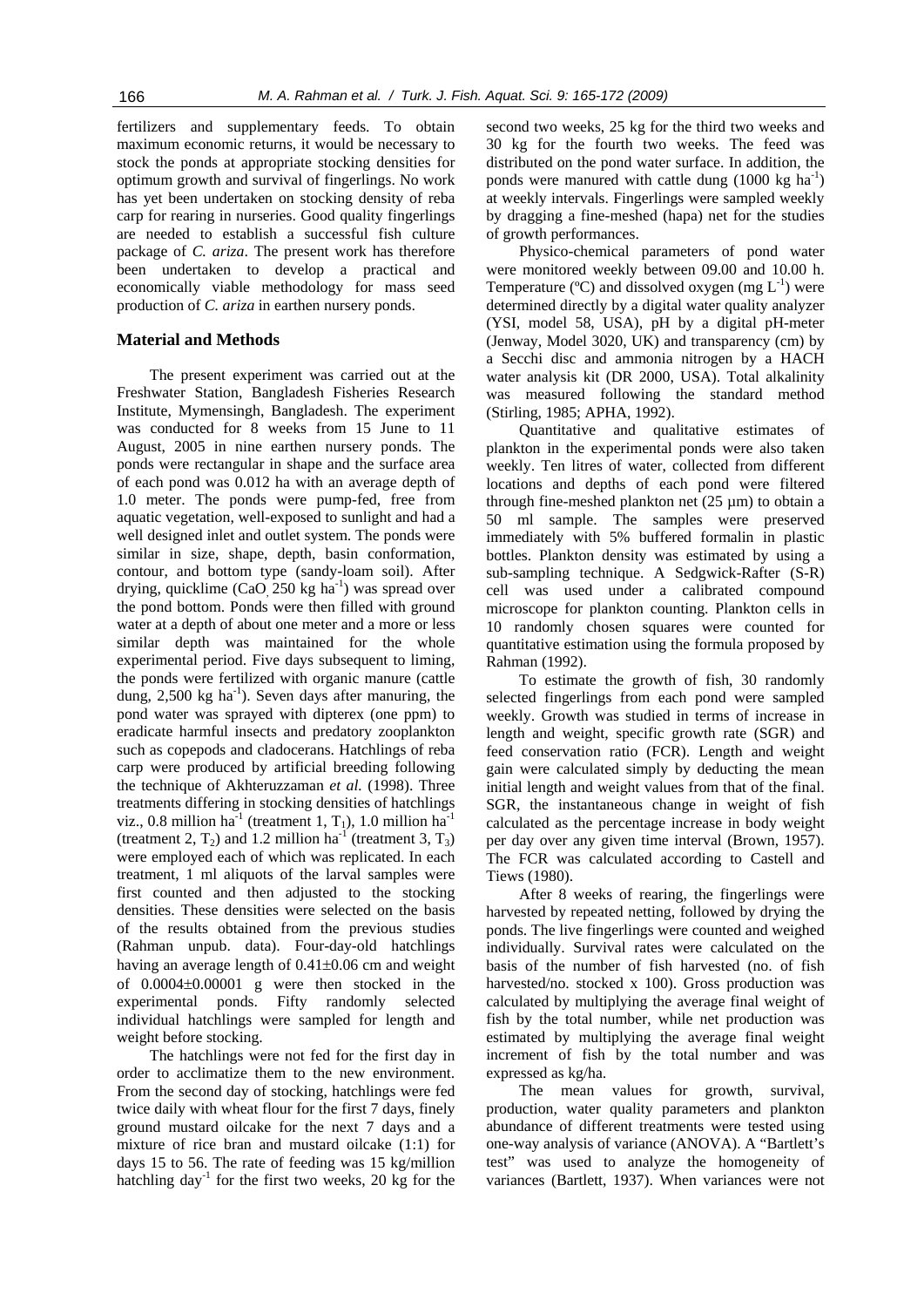significantly heterogeneous and no major departures from normality, a one way analysis of variance (ANOVA) was done followed by Duncan's New Multiple Range test (Duncan, 1955). All statistical analyses were performed with the aid of a computerized statistical package, 'Stat View' version 4.0. Standard deviation in each parameter and treatment was calculated and expressed as 'mean±SD'. The level for statistical significance was set at 0.05%. A simple cost-benefit analysis was performed to estimate the net benefits from each of the three treatments.

## **Results**

### **Water Quality and Plankton Monitoring**

The results of the physico-chemical parameters over the eight-week nursing of *C. ariza* fingerlings are summarized in Table 1. The mean water temperatures

in  $T_1$ ,  $T_2$  and  $T_3$  did not differ significantly (P>0.05). Mean secchi disc transparency levels were differed significantly (P<0.05), increasing from  $T_1$  to  $T_3$ . The mean dissolved oxygen (DO) obtained in the morning hours was significantly different (P<0.05), decreasing from  $T_1$  to  $T_3$ . pH decreased from  $T_1$  to  $T_3$  but did not differ significantly (P>0.05). Total alkalinity was decreased from  $T_1$  to  $T_3$ ; but no significant differences (P>0.05) were recognized among the treatments. Ammonia-nitrogen contents in  $T_1$ ,  $T_2$  and  $T_3$  showed increasing trends but the variations were not statistically significant (P>0.05).

The plankton populations recorded from the pond water are summarized in Table 2. The phytoplankton comprised of 28 genera under four groups viz., Bacillariophyceae, Chlorophyceae, Cyanophyceae and Euglenophyceae. Among the phytoplankton population, Chlorophyceae was the most dominant group in all the treatments followed by Bacillariophyceae, Cyanophyceae and

| Table 1. Mean values $(\pm SD)$ and ranges of water quality parameters of weekly samples over the 8-week experiment |  |  |  |  |  |  |
|---------------------------------------------------------------------------------------------------------------------|--|--|--|--|--|--|
|---------------------------------------------------------------------------------------------------------------------|--|--|--|--|--|--|

|                                 | Treatments                      |                                 |                                 |  |  |  |  |  |
|---------------------------------|---------------------------------|---------------------------------|---------------------------------|--|--|--|--|--|
| Parameters                      | $T_{1}$                         | T,                              | $T_{3}$                         |  |  |  |  |  |
|                                 | $(0.8 \text{ million ha}^{-1})$ | $(1.0 \text{ million ha}^{-1})$ | $(1.2 \text{ million ha}^{-1})$ |  |  |  |  |  |
| Water temperature $(^{\circ}C)$ | $30.84 \pm 1.32$ <sup>a</sup>   | $30.80 \pm 1.35^{\circ}$        | $30.96 \pm 1.26^{\circ}$        |  |  |  |  |  |
|                                 | $(29.20 - 32.30)$               | $(29.10 - 32.20)$               | $(29.30 - 32.40)$               |  |  |  |  |  |
| Transparency (cm)               | $33.62 \pm 3.48$ <sup>c</sup>   | $44.16 \pm 3.89^b$              | $52.73 \pm 3.35^{\text{a}}$     |  |  |  |  |  |
|                                 | $(30.50 - 42.50)$               | $(38.50 - 48.50)$               | $(45.50 - 58.50)$               |  |  |  |  |  |
| Dissolved oxygen $(mg L^{-1})$  | $4.84 \pm 0.78$ <sup>a</sup>    | $4.29 \pm 0.69^b$               | $3.82 \pm 0.72$ <sup>c</sup>    |  |  |  |  |  |
|                                 | $(3.70 - 6.00)$                 | $(3.40 - 5.30)$                 | $(3.10 - 4.90)$                 |  |  |  |  |  |
| pH                              | $7.68 \pm 0.27$ <sup>a</sup>    | $7.49 \pm 0.22$ <sup>a</sup>    | $7.46 \pm 0.25$ <sup>a</sup>    |  |  |  |  |  |
|                                 | $(7.30 - 8.10)$                 | $(7.20 - 8.00)$                 | $(7.20 - 7.90)$                 |  |  |  |  |  |
| Total alkalinity (mg $L^{-1}$ ) | $134.52 \pm 25.33^a$            | $130.83 \pm 28.50^a$            | $129.85 \pm 27.78^a$            |  |  |  |  |  |
|                                 | $(88.50 - 171.50)$              | $(65.50 - 162.50)$              | $(70.50 - 160.50)$              |  |  |  |  |  |
| Ammonia-nitrogen (mg $L^{-1}$ ) | $0.28 \pm 0.19^a$               | $0.32 \pm 0.20^a$               | $0.35 \pm 0.22^{\text{a}}$      |  |  |  |  |  |
|                                 | $(0.01 - 0.80)$                 | $(0.01 - 0.90)$                 | $(0.01 - 1.00)$                 |  |  |  |  |  |

Figures in the same row having the same superscript are not significantly different (P>0.05).

**Table 2.** Mean values (±SD) and ranges of plankton abundance (cells/L) of pond water of weekly samples over the 8-week experiment

| Plankton group    | Treatment-1                     | Treatment-2                   | Treatment-3                     |
|-------------------|---------------------------------|-------------------------------|---------------------------------|
| Phytoplankton     |                                 |                               |                                 |
| Bacillariophyceae | $3.989 \pm 218^a$               | $3,524 \pm 207^b$             | $2,943 \pm 240^{\circ}$         |
|                   | $(3,625-4,250)$                 | $(3,250-3,850)$               | $(2,650-3,350)$                 |
| Chlorophyceae     | $4.784 \pm 165^{\text{a}}$      | $4,261 \pm 255^{\rm b}$       | $3.497 \pm 268$ <sup>c</sup>    |
|                   | $(4,450-4,950)$                 | $(3,850-4,650)$               | $(3,225-4,050)$                 |
| Cyanophyceae      | $3.241 \pm 239$ <sup>a</sup>    | $2,894\pm253^b$               | $2.394 \pm 284$ <sup>c</sup>    |
|                   | $(2,975-3,650)$                 | $(2,575-3,250)$               | $(2,150-2,850)$                 |
| Euglenophyceae    | $2.803 \pm 224$ <sup>a</sup>    | $2,500\pm235^{\rm b}$         | $2.266 \pm 298$                 |
|                   | $(2,575-3,175)$                 | $(2,225-2,850)$               | $(1,850-2,650)$                 |
| Total             | $14,817\pm871^a$                | $1,3179 \pm 770$ <sup>b</sup> | $11,100\pm564^{\circ}$          |
|                   | $(13,625 - 16,025)$             | $(11,900-14,600)$             | $(9,875 - 12,900)$              |
| Zooplankton       |                                 |                               |                                 |
| Crustacea         | $8.897 \pm 457$ <sup>a</sup>    | $7,538 \pm 590^b$             | $6,241\pm640^{\circ}$           |
|                   | $(8,450-9,750)$                 | $(6,950-8,575)$               | $(5,475-7,250)$                 |
| Rotifera          | $10,694\pm496^{\circ}$          | $9,547 \pm 524^b$             | $7,925 \pm 558$ <sup>c</sup>    |
|                   | $(10,075 - 11,575)$             | $(8,875-10,350)$              | $(7, 125 - 8, 775)$             |
| Total             | $19,571 \pm 1,271$ <sup>a</sup> | $17,085 \pm 1,421^b$          | $14,166 \pm 1,191$ <sup>c</sup> |
|                   | $(18, 525 - 21, 325)$           | $(15.825 - 18.925)$           | $(12.600 - 16.025)$             |

Figures in the same row having the same superscript are not significantly different (P>0.05).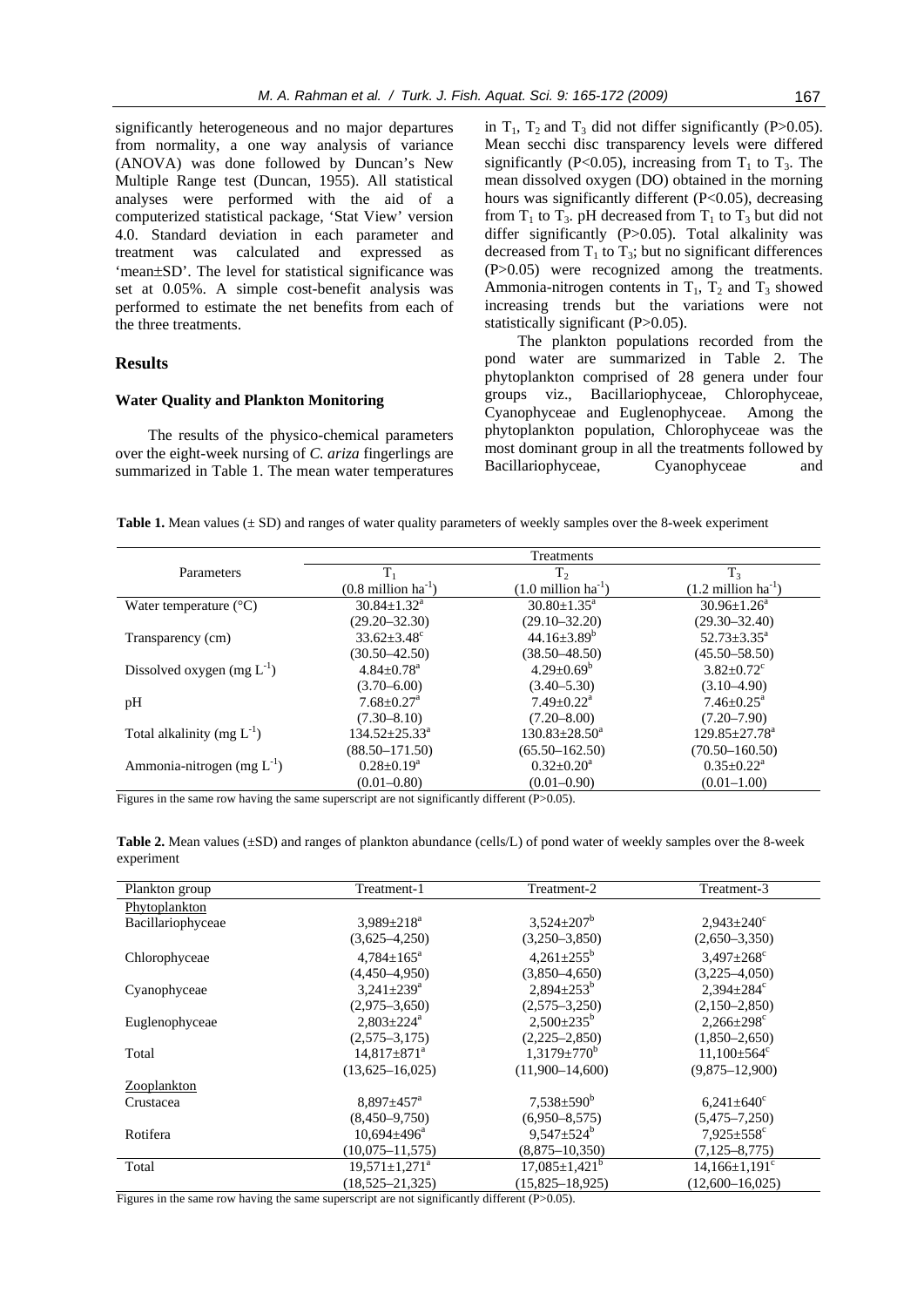Euglenophyceae in that order. However, the abundance of each group differed significantly (P<0.05) among treatments, increasing from  $T_3$  to  $T_1$ . The mean abundance of total phytoplankton was significantly higher (P<0.05) in  $T_1$  than those in  $T_2$ and  $T_3$ . The zooplankton population consisted of 12 genera including nauplius in two major groups viz., Crustacea and Rotifera. Rotifera were dominant over Crustacea during the entire experiment in all treatments. However, the abundance of Rotifera and Crustacea in  $T_1$  was significantly higher (P<0.05) than those recorded in  $T_2$  and  $T_3$ . Total zooplankton abundance differed significantly (P<0.05) among the treatments, decreasing from  $T_1$  to  $T_3$ .

#### **Growth, Survival, Food Conversion and Production of Fingerlings**

Growth in terms of length and weight of fingerlings at weekly intervals is depicted in Figures 1 and 2. The increase in length and weight was the highest in  $T_1$  (0.8 million ha<sup>-1</sup>) followed by  $T_2$  (1.0 million ha<sup>-1</sup>) and the lowest in  $T_3$  (1.2 million ha<sup>-1</sup>). The detailed growth and production performances of fingerlings under different treatments over the 8-week experiment are summarized in Table 3. The initial length and weight of hatchlings, stocked in all the experimental ponds were the same. The highest increase in length and weight was observed in  $T_1$  and the lowest in  $T_3$ . However, the mean final length and weight of fingerlings among different treatments were significantly different (P<0.05). The highest weight and length gains were also found in  $T_1$  and the lowest in  $T_3$ . Specific growth rate (SGR) in  $T_1$  was significantly higher than  $T_2$  and  $T_3$ . Food conversion ratio (FCR) was significantly lower in  $T_1$  than in  $T_2$ and the highest in  $T_3$ . Therefore, the best SGR and FCR values were obtained in  $T_1$  where the lowest number of hatchling  $(0.8 \text{ million ha}^{-1})$  was attained in nursery ponds. The mean survival rate was also the highest in  $T_1$  and the lowest in  $T_3$  (P<0.05).

The mean gross and net productions ( $kg \text{ ha}^{-1}$ ) of fingerlings after 8 weeks of rearing were 1,576.08 and 1,568.88, 1,448.50 and 1438.90, and 1,099.19 and 1,078.19 in  $T_1$ ,  $T_2$  and  $T_3$ , respectively. Production was the highest in  $T_1$  and the lowest in  $T_3$ . However, gross and net productions differed significantly (P<0.05) among the three treatments (Table 3). Despite this, significantly higher number of fingerlings per hectare was produced in  $T_3$  (814,320) than those in  $T_2$  (778,433) and  $T_1$  (686,080) (Table 4). Total cost of production (Tk/ha) was consistently



**Figure 1.** Mean length increment of *C. ariza* fingerlings at different stocking densities during the rearing period of 8 weeks.



**Figure 2.** Mean weight increment of *C. ariza* fingerlings at different stocking densities during the rearing period of 8 weeks.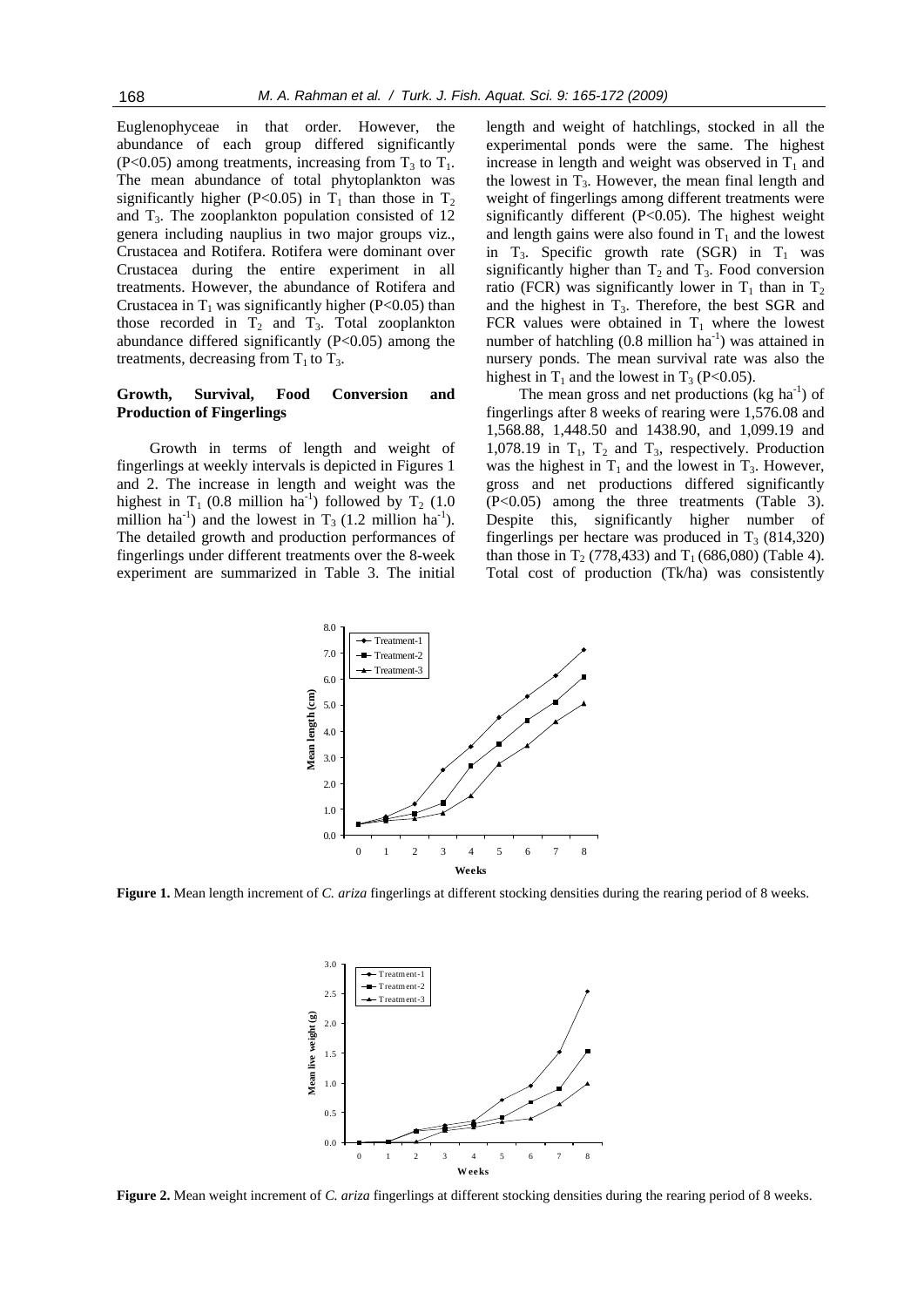| Treatments                         |                                    |                                                                                                                                                           |  |  |  |  |  |  |  |
|------------------------------------|------------------------------------|-----------------------------------------------------------------------------------------------------------------------------------------------------------|--|--|--|--|--|--|--|
| $T_1(0.8 \text{ million ha}^{-1})$ | $T_2(1.0 \text{ million ha}^{-1})$ | $T_3(1.2 \text{ million ha}^{-1})$                                                                                                                        |  |  |  |  |  |  |  |
| $0.41 \pm 0.06^a$                  | $0.41 \pm 0.06^a$                  | $0.41 \pm 0.06^a$                                                                                                                                         |  |  |  |  |  |  |  |
| $(0.30 - 0.50)$                    | $(0.30 - 0.50)$                    | $(0.30 - 0.50)$                                                                                                                                           |  |  |  |  |  |  |  |
| $7.12 \pm 0.27$ <sup>a</sup>       | $6.08 \pm 0.17^b$                  | $5.06 \pm 0.15$ <sup>c</sup>                                                                                                                              |  |  |  |  |  |  |  |
| $(6.80 - 7.50)$                    | $(5.80 - 6.40)$                    | $(4.80 - 5.30)$                                                                                                                                           |  |  |  |  |  |  |  |
| $0.0004 \pm 0.0001^a$              | $0.0004 \pm 0.0001^a$              | $0.0004 \pm 0.0001^a$                                                                                                                                     |  |  |  |  |  |  |  |
| $(0.0003 - 0.0006)$                | $(0.0003 - 0.0006)$                | $(0.0003 - 0.0006)$                                                                                                                                       |  |  |  |  |  |  |  |
| $2.54 \pm 0.16^a$                  |                                    | $0.99 \pm 0.08$ <sup>c</sup>                                                                                                                              |  |  |  |  |  |  |  |
| $(2.21-2.69)$                      | $(1.34 - 1.72)$                    | $(0.85 - 1.12)$                                                                                                                                           |  |  |  |  |  |  |  |
| $2.54 \pm 0.16^a$                  | $1.54 \pm 0.14^b$                  | $0.99 \pm 0.08$ <sup>c</sup>                                                                                                                              |  |  |  |  |  |  |  |
| $(2.21-2.69)$                      | $(1.34 - 1.72)$                    | $(0.85 - 1.12)$                                                                                                                                           |  |  |  |  |  |  |  |
| $15.64 \pm 0.06^{\circ}$           |                                    | $13.96 \pm 0.07$ <sup>c</sup>                                                                                                                             |  |  |  |  |  |  |  |
| $(15.59 - 15.71)$                  | $(14.62 - 14.83)$                  | $(13.90 - 14.04)$                                                                                                                                         |  |  |  |  |  |  |  |
| $0.56 \pm 0.01^a$                  | $0.81 \pm 0.01^b$                  | $1.17 \pm 0.04$ <sup>c</sup>                                                                                                                              |  |  |  |  |  |  |  |
| $(0.55 - 0.56)$                    | $(0.80 - 0.81)$                    | $(1.14 - 1.20)$                                                                                                                                           |  |  |  |  |  |  |  |
| $85.76 \pm 2.09^{\circ}$           | $77.84 + 2.92^b$                   | $67.84 \pm 2.71$ <sup>c</sup>                                                                                                                             |  |  |  |  |  |  |  |
| $(83.81 - 87.97)$                  | $(74.95 - 80.78)$                  | $(64.96 - 70.35)$                                                                                                                                         |  |  |  |  |  |  |  |
| $1,576.08 \pm 13.93$ <sup>a</sup>  |                                    | $1,099.19 \pm 34.03$ <sup>c</sup>                                                                                                                         |  |  |  |  |  |  |  |
| $(1,566.23-1,585.93)$              | $(1,442.38-1,454.62)$              | $(1,075.12-1,123.25)$                                                                                                                                     |  |  |  |  |  |  |  |
| $1,568.88 \pm 13.93$ <sup>a</sup>  |                                    | $1,099.17 \pm 34.03$ <sup>c</sup>                                                                                                                         |  |  |  |  |  |  |  |
| $(1,559.03-1,578.73)$              | $(1,432.78-1,445.02)$              | $(1,063.12-1,111.25)$                                                                                                                                     |  |  |  |  |  |  |  |
| $686,080 \pm 16,737$ <sup>c</sup>  |                                    | $814,320 \pm 32,614^a$                                                                                                                                    |  |  |  |  |  |  |  |
|                                    | $(749, 500 - 807, 800)$            | $(789, 520 - 844, 200)$                                                                                                                                   |  |  |  |  |  |  |  |
|                                    | $(670, 480 - 703, 760)$            | $1.54 \pm 0.14^b$<br>$14.73 \pm 0.11^b$<br>$1,448.34\pm8.65^{\circ}$<br>$1,438.90\pm8.65^{\rm b}$<br>$778,433\pm29,152^b$<br>$\sqrt{D}$ $\wedge$ $\wedge$ |  |  |  |  |  |  |  |

**Table 3.** Growth performances, survival, feed utilization and production of reba carp (*Cirrhinus ariza*) fingerlings after 8 weeks of rearing; mean±SD with range in parentheses

Figures in the same row having the same superscript are not significantly different (P>0.05).

**\*** Total number of fingerlings that produced after a nursing period of 8 weeks.

|                           |  |  |  |  | Table 4. Costs and benefits from the nursing of reba carp (Cirrhinus ariza) fingerlings in 1 ha earthen ponds for a |  |  |  |  |  |
|---------------------------|--|--|--|--|---------------------------------------------------------------------------------------------------------------------|--|--|--|--|--|
| rearing period of 8 weeks |  |  |  |  |                                                                                                                     |  |  |  |  |  |

| Treatments               |             |             |  |  |  |  |
|--------------------------|-------------|-------------|--|--|--|--|
| $T_1$ (Tk.) <sup>*</sup> | $T_2$ (Tk.) | $T_3$ (Tk.) |  |  |  |  |
|                          |             |             |  |  |  |  |
| 4,615                    | 4,615       | 4,615       |  |  |  |  |
| 1,500                    | 1,500       | 1,500       |  |  |  |  |
| 2,975                    | 2,975       | 2,975       |  |  |  |  |
| 6,848                    | 6,848       | 6,848       |  |  |  |  |
| 8,000                    | 10,000      | 12,000      |  |  |  |  |
|                          |             |             |  |  |  |  |
| 1,134                    | 1,418       | 1,701       |  |  |  |  |
| 6,300                    | 7,875       | 9,450       |  |  |  |  |
| 3,360                    | 4,200       | 5,040       |  |  |  |  |
| 7,840                    | 7,840       | 7,840       |  |  |  |  |
| 1,000                    | 1,000       | 1,000       |  |  |  |  |
| 43,572                   | 48,271      | 52,969      |  |  |  |  |
|                          |             |             |  |  |  |  |
| 686,080                  | 389,217     | 407,160     |  |  |  |  |
| 642,508                  | 340,946     | 354,191     |  |  |  |  |
|                          |             |             |  |  |  |  |

 $1$  US\$ = Tk. 60.00.

<sup>\*\*</sup> Price of fingerlings fixed by the Institute was Tk. 1.00/piece (T<sub>1</sub>) and Tk. 0.50/piece (T<sub>2</sub> and T<sub>3</sub>).

lower in T<sub>1</sub> (43,572) than those in T<sub>2</sub> (48,271) and T<sub>3</sub> (52,969). The highest net benefit (Tk/ha) was obtained in  $T_1$  (642,508) followed by  $T_3$  (354,191) and  $T_2$  (340,946) in that order.

## **Discussion**

Physico-chemical parameters play a significant role in the maintenance of a healthy aquatic environment and production of natural food organisms. Growth, feed efficiency and feed consumption of fish are normally governed by environmental factors (Fry, 1971; Brett, 1979). The range of temperature (29.1–32.4°C) in the experimental ponds are within the acceptable range for nursing of fry and fingerlings of warm water fishes that agree well with the findings of Haque *et al.* (1993; 1994), Kohinoor *et al.* (1994) and Rahman *et al.* (2005). Consistently higher transparency depth was recorded in  $T_3$ , which might be due to the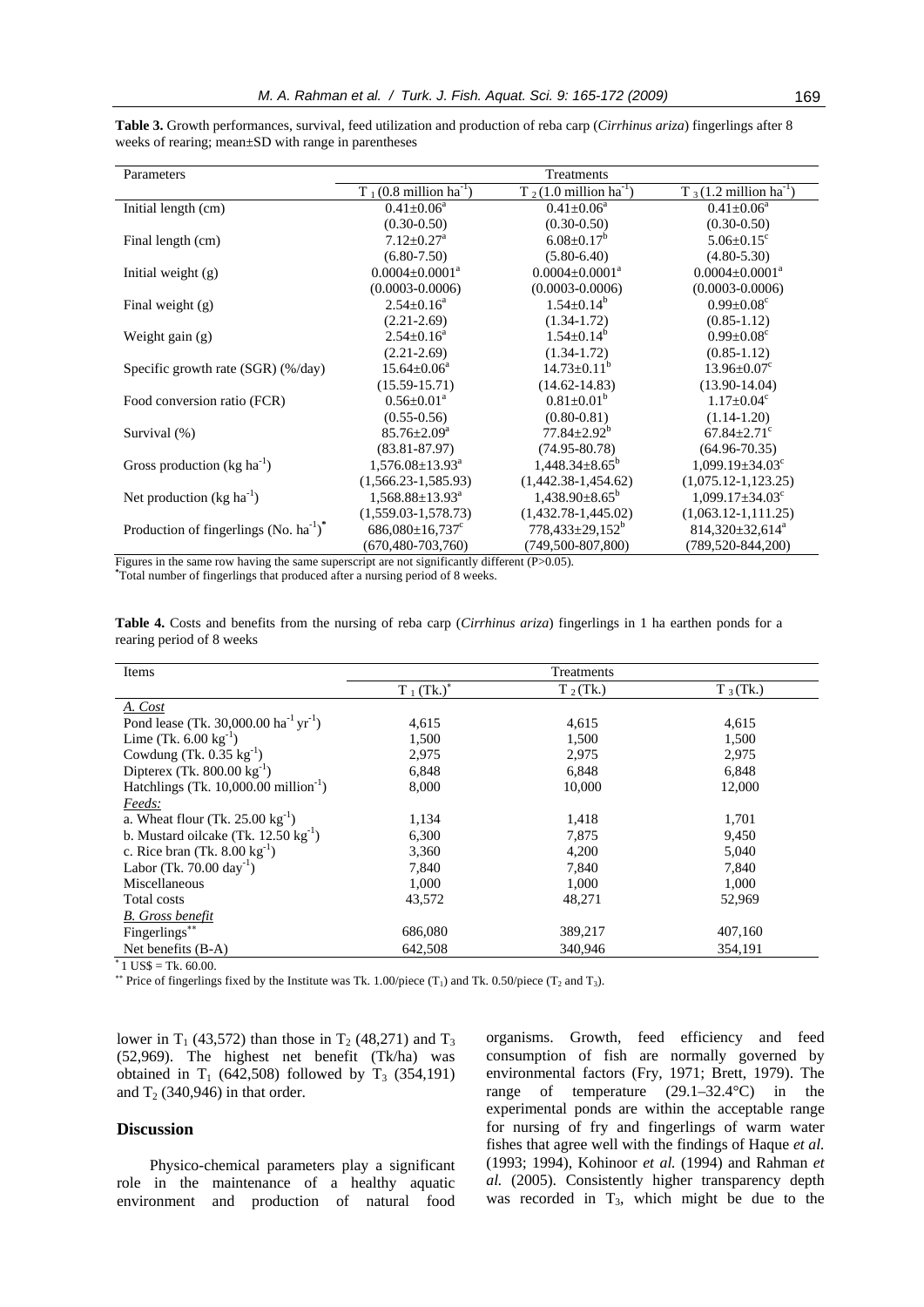reduction of the plankton population by higher density of fish (Haque *et al.*, 1993; 1994). Dissolved oxygen level was low in ponds stocked with a high density of fish compared to ponds where stocking density was low. Saha *et al.* (1988), Ahmed (1993), Rahman and Rahman (2003), and Rahman *et al.* (2005) also reported similar trends of dissolved oxygen in various carp nursery ponds. Fluctuations in DO concentrations might be due to alteration in the rate of photosynthesis caused by altering cloudy and sunny weather of the monsoon and also due to variation in the rate of oxygen consumption by fish and other aquatic organisms (Boyd, 1982). However, the DO level was within the acceptable range for fish culture. The observed pH values agree well with the findings of Kohinoor *et al.* (1994), Chakraborty *et al.* (2003), and Rahman *et al.* (2005) and are within the range of good water quality for rearing of fry/fingerlings in nursery ponds. Total alkalinity levels indicating the productivity of the ponds were medium to high (Bhuiyan, 1970). The findings of the present study are in agreement with those of Islam (2002), Rahman and Rahman (2003), and Rahman *et al.* (2004, 2005). The level of ammonia-nitrogen recorded from the experimental ponds was lower than that which was reported by Dewan *et al.* (1991). Kohinoor *et al.* (2001) recorded ammonia-nitrogen ranging from 0.01 to 1.55 mg/L in monoculture ponds. However, the present level of ammonia-nitrogen content in the experimental ponds is not lethal to the fish (Kohinoor *et al*., 1998; Kohinoor *et al*., 2001).

Significantly higher plankton abundance was recorded in  $T_1$  which might be due to the lower density of fish than those in  $T_2$  and  $T_3$ . It seems that in the ponds where stocking density was high, consumption of plankton by the fish was also high. Generally, higher plankton concentrations in pond water normally indicate higher productivity. It was also found in all the ponds that zooplankton abundance was higher than phytoplankton, which might be due to heavy manuring with organic fertilizer (cattle dung). This coincides with the findings of Saha *et al.* (1988), Haque *et al.* (1994), Kohinoor *et al.* (1994; 1997) and Rahman and Rahman (2003) in various carp and barb nursery ponds.

Growth in terms of final length, length gain, final weight, weight gain and specific growth rate of fingerlings of *C. ariza* was significantly higher in  $T_1$ where the stocking density of hatchlings (0.8 million ha<sup>-1</sup>) was low compared to those of  $T_2$  (1.0 million ha<sup>-1</sup>) and  $T_3$  (1.2 million ha<sup>-1</sup>) although the same food was applied at an equal ratio in all the treatments. The causes might include competition for food and habitat due to higher number of fish. Stocking density had previously been observed to have a direct effect on the growth of fish (Haque *et al.*, 1993; 1994; Kohinoor *et al.*, 1994; Islam, 2002; Islam *et al.*, 2002; Rahman and Rahman, 2003; Rahman *et al.*, 2004; 2005). High stocking density of larvae in combination with abundant food in the rearing system might

produce a stressful situation if not from the build-up of metabolites than from competitive interaction (Houde, 1975; Haque *et al.*, 1994; Rahman and Rahman, 2003). FCR values of  $T_1$  are the lowest followed by  $T_2$  and  $T_3$  in that order (P<0.05). The FCR values of the present study are lower than those reported by many workers (e.g., Reddy and Katro, 1979; Das and Ray, 1989; Islam, 2002; Islam *et al.*, 2002; Rahman *et al.*, 2005 etc). The causes might be smaller ration size, higher digestibility and proper utilization of feed. Das and Ray (1989) observed increasing trends of FCR values with increasing ration size in the growth trial of Indian major carp (*Labeo rohita*). Ghosh *et al.* (1984) found increasing FCR values with increasing ration size by feeding common carp (*Cyprinus carpio*) with supplementary feeds. De Silva and Davy (1992) stated that digestibility plays an important role in lowering the FCR value by efficient utilization of food. The digestibility in turn, depends on daily feeding rate, its frequency, and the type of feed used (Chiu *et al.*, 1987). However, the lower FCR value in the present study indicates better food utilization efficiency, despite the values increased with increasing stocking densities. Significantly higher survival rate of fingerlings was obtained in  $T_1$ , where the stocking density was low compared to those in  $T_2$  and  $T_3$ . The causes for decreasing survival rates in these treatments were accounted for higher stocking density of hatchlings as well as competition for food and space in the experimental ponds. This agrees well with the findings of Uddin *et al.* (1988), Saha *et al.* (1989), Haque *et al.* (1993; 1994), Kohinoor *et al.* (1994), Rahman and Rahman (2003) and Rahman *et al.* (2005) during fry/fingerling rearing experiments of various indigenous/exotic carp and barb species.

In the present study, significantly higher gross and net productions of fingerlings were obtained from ponds stocked with  $0.8$  million hatchling ha<sup>-1</sup> than those from the ponds stocked with 1.0 and 1.2 million hatchling  $ha^{-1}$ , indicating that the growth and percentage of survival decreased with increasing stocking density. The results in the present experiment are very close to those of Saha *et al.* (1988) who obtained a gross production of 1385.15 to 1995.60 kg ha-1 by 8 weeks rearing of rohu (*Labeo rohita*) fingerlings at 0.6 to 0.8 million  $ha^{-1}$  stocking densities. Rahman *et al.* (2003) also found 1663.48-  $2476.77$  kg ha<sup>-1</sup> productions after 8 weeks nursing of local sharpunti (*Puntius sarana*) hatchlings at stocking densities of 1.25 to 1.75 million  $ha^{-1}$ . Similar to the present study, Rahman *et al.* (2004) obtained a production of 1869.1 kg ha<sup>-1</sup> by rearing of *Labeo calbasu* fingerlings for 8 weeks at a stocking density of 0.8 million hatchlings  $ha^{-1}$ . Significantly higher numbers of fingerlings were produced in  $T_3$  where the stocking density was higher than those in  $T_2$  and  $T_1$ . Despite this, consistently higher net benefits were obtained from the ponds stocked with 0.8 million hatchling ha<sup>-1</sup> than those from 1.0 and 1.2 million ha<sup>-1</sup>. The higher market price of the larger fingerlings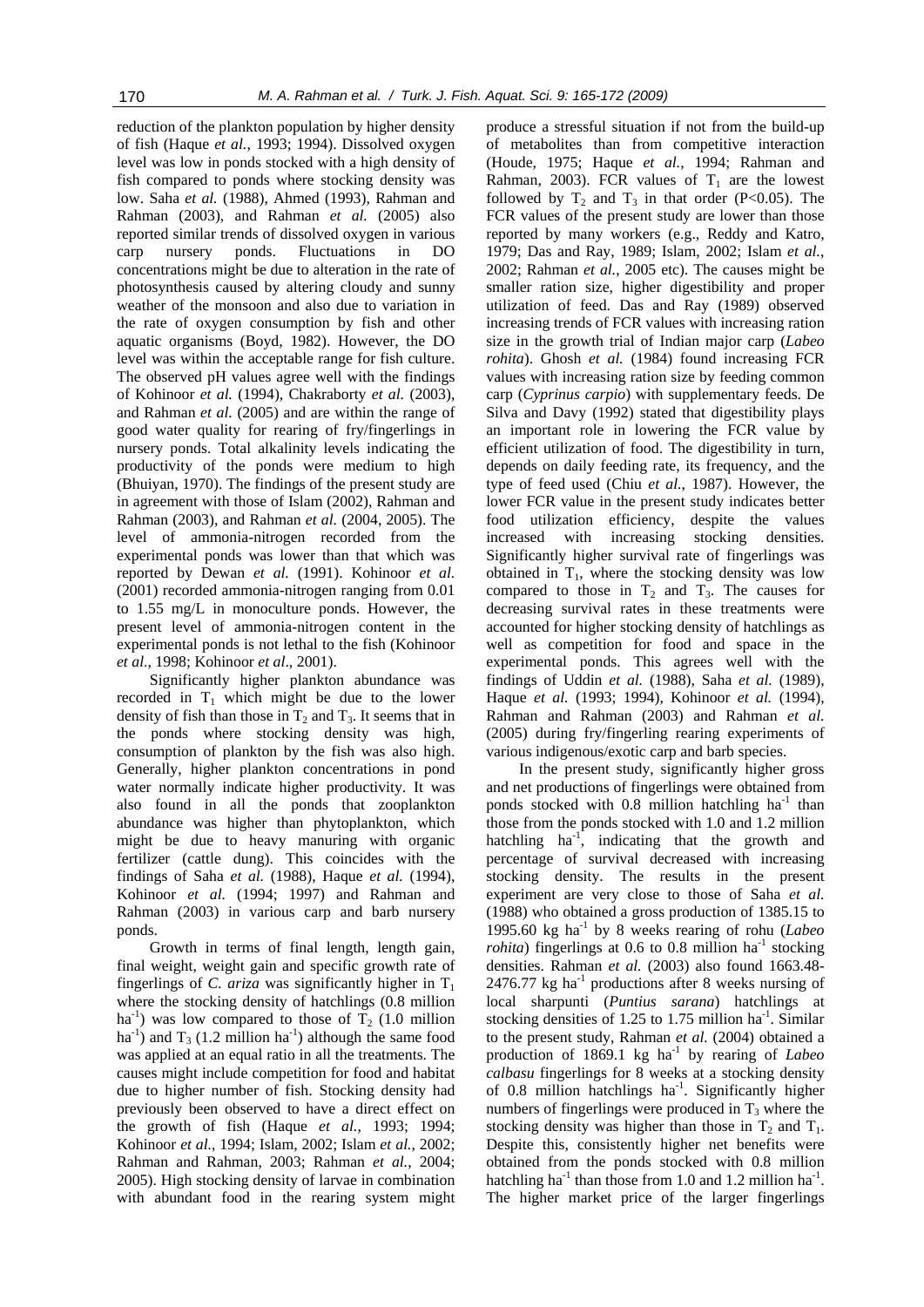produced in ponds with  $0.8$  million hatchling ha<sup>-1</sup>, substantially increased the net benefits compared to those obtained from the smaller fingerlings produced at higher stocking densities. Similar results were obtained by Rahman *et al.* (2005) from the fingerling rearing experiments with critically endangered mahseer (*Tor putitora*) in earthen nursery ponds. Overall, the highest growth, survival, production and benefits of fingerlings were obtained in ponds with 0.8 million hatchling ha<sup>-1</sup> compared to the ponds with higher stocking densities. Physico-chemical parameters of pond water during the study were within the acceptable range for nursery management, the growth of fingerlings to a greater extent was dependent on the quality and quantity of food available. However, availability of plankton varied among the ponds, being more abundant in ponds stocked with lower densities. In the present experiment, amount of feeds supplied in different ponds were based on the number of hatchlings stocked and the amount provided per fry was kept at the same level. Hence, the observed low growth at higher stocking densities could be due to less availability of natural food and some unfavourable changes in environmental parameters (Kohinoor *et al.*, 1997). The findings in the present study are in a very close agreement with those reported by Kohinoor *et al.* (1994), Rahman and Rahman, (2003) and Rahman *et al.* (2004, 2005).

Finally, it could be concluded that the growth, FCR, survival, production and net benefits of reba carp fingerlings were inversely related to the stocking densities of hatchling and in all respects 0.8 million hatchling ha<sup>-1</sup> showed the highest values compared to higher stocking rates. Hence, stocking density of 0.8 million hatchling  $ha^{-1}$  may be recommended for rearing of *C. ariza* fingerlings over 8 weeks in single stage nursing. Due to the environmental changes and manmade intervention in aquatic ecosystem, spawning and feeding grounds of this important fishery have been severely degraded. In this situation, production of adequate quality seeds through application of our present findings might immensely be helpful towards the protection of gene pool of reba carp from extinction as well as for its conservation and rehabilitation.

#### **References**

- Ahmed, Z.F. 1993. Electivity index and dietary overlap of *Catla catla* (Ham.) in fertilized, and fed and fertilized ponds of Bangladesh. MSc. Thesis, Mymensingh: Faculty of Fisheries, Bangladesh Agricultural University, 78 pp.
- Akhteruzzaman, M., Kohinoor, A.H.M., Islam, M.S. and Modak, P.C. 1998. Observations on the induced breeding of indigenous small fish, Bhagna (*Cirrhinus reba* Ham.) in Bangladesh. Progress. Agricult., 9(1- 2)**:** 281-284.
- APHA, 1992. Standard Methods for the Examination of Water and Waste-water. American Public Health Association, 1015 Eighteenth street, N.W. Washington, D.C. 20036, 1134 pp.
- Bartlett, M.S. 1937. Some examples of statistical methods of research in agriculture and applied biology. Suppl. J. R. Stat. Soc., 4: 137-170.
- Bhuiyan, B.R. 1970. Physico-chemical qualities of some ancient tanks of Sibsagar, Assam. Environmental Health, 12: 129-134.
- Brett, J.R. 1979. Environmental factors and growth. In: W.S. Hoar, D.J. Randall and J.R. Brett (Eds.), Fish Physiology, Environmental relations and behavior, Academic Press, New York: 599-677.
- Brown, M.E. 1957. Experimental studies on growth. In: M.E. Brown (Ed.). The physiology of Fishes, Academic Press, New York: 361-400.
- Boyd, C.E. 1982. Water Quality Management for Pond Fish Culture. Elsevier, The Netherlands, 318 pp.
- Castell, J.D. and Tiews, K. (Eds.) 1980. Report of the EIFAC, IUNS and ICES Working Group on the Standardization of Methodology in Fish Nutrition Research, 21-23 March, 1979. EIFAC Tech. Pap., Hamburg, Federal Republic of Germany, 26 pp.
- Chakraborty, B.K., Miah, M.I., Mirza, M.J.A. and Habib, M.A.B. 2003. Rearing and nursing of local sharpunti, *Puntius sarana* (Hamilton) at different stocking densities. Pakistan J. Biol. Sci., 6(9): 797-800.
- Chiu, Y.N., Sumagaysay, N.S. and Sastrillo, M.G.S. 1987. Effect of feeding frequency and feeding rate on the growth and feed efficiency of milkfish, *Chanos chanos* (Forskal) juvelines. Asian Fish. Sci., 1: 27-31.
- Das, I. and Ray, A.K. 1989. Growth performance of Indian major carps *Labeo rohita* (Ham.) on duckweed incorporated pelleted feed: a preliminary study. J. Inland Fish., 21: 1-6.
- De Silva, S.S. and Davy, F.B. 1992. Fish nutrition research for semi-intensive culture system in Asia. Asian Fish. Sci., 5: 129-144.
- Dewan, S., Wahab, M.A., Beveridge, M.C.M., Rahman, M.H. and Sarker, B.K. 1991. Food selection, electivity and dietary overlap among planktivorous Chinese and Indian major carp fry and fingerlings grown in extensively managed, rainfed ponds in Bangladesh. Aquacult. Fish. Manage., 22: 277-294.
- Duncan, D.B. 1955. Multiple range and multiple F-testes. Biometrics, 11: 1-42.
- Felts, R.A., Rajits, F. and Akhteruzzaman, M. 1996. Small indigenous fish species culture in Bangladesh. Integrated Food Assisted Development Project (IFADEP) Technical Brief, 41 pp.
- Fry, F.E. 1971. The Effect of environmental factors on the physiology of fish. In: W.S. Hoar, D.J. Randall and J.R. Brett (Eds.), Fish Physiology, Environmental relations and behavior, Academic Press, New York: 1- 98.
- Ghosh, S.K., Mandal, B.K. and Borthakur, D.N. 1984. Effects of feeding rates on production of common carp and water quality in paddy-cum-fish culture. Aquaculture, 40: 97-101.
- Haque, M.Z., Rahman, M.A. and Hossain, M.M. 1993. Studies on the effect of stocking densities on the growth and survival of mrigal (*Cirrhinus mrigala*) fry in rearing ponds. Bangladesh J. Zool.**,** 21(1): 51-58.
- Haque, M.Z., Rahman, M.A., Hossain, M.M. and Rahman, M.A. 1994. Effect of stocking densities on the growth and survival of mirror carp, *Cyprinus cerpio* var. *specularis* in rearing ponds. Bangladesh J. Zool., 22: 109-116.
- Houde, E.D. 1975. Effect of stocking density and food density on survival, growth and yield of laboratory reared larvae of sea bream, *Archosargus rhombidales*